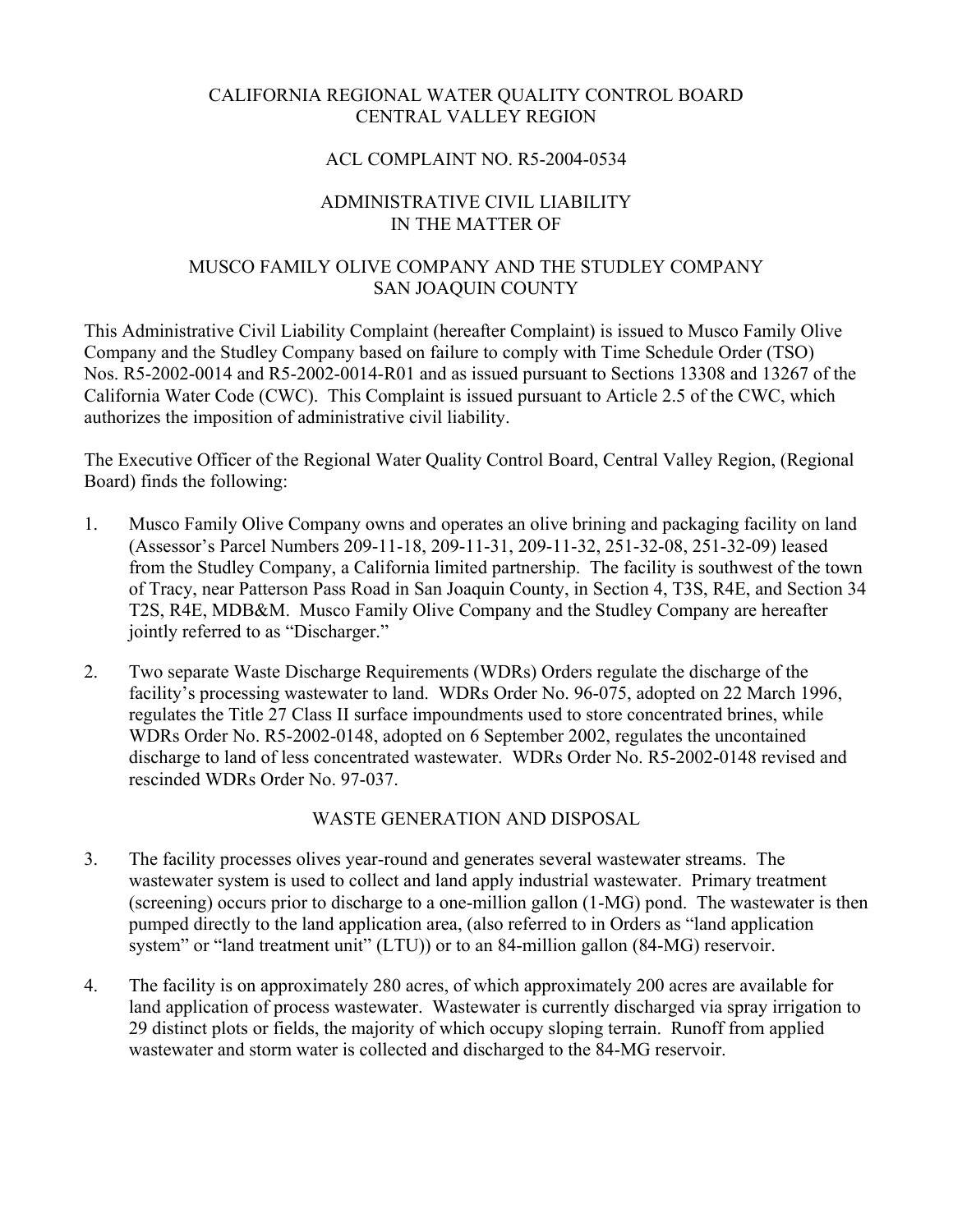### ENFORCEMENT ORDERS

- 5. The facility has an extended history of inadequate storage and disposal capacity. Between 28 February 1997 and 16 November 2000, the Discharger regularly violated various prohibitions and specifications contained in WDRs Order No. 97-037. Nevertheless, in 1999 the Discharger acquired an olive packing business in Visalia and transferred olive production under the Early California black label to the facility. On 17 November 2000 the Executive Officer issued Cleanup and Abatement (C&A) Order No. 5-00-717, which required the Discharger to prepare technical reports and construct wastewater treatment system improvements to comply with WDRs Order No. 97-037 by 1 November 2001.
- 6. The Discharger did not comply with C&A Order No. 5-00-717 and the Regional Board adopted TSO No. R5-2002-0014 on 25 January 2002. The TSO allowed interim greater flow and increased effluent limits for dissolved inorganic solids (DIS); but required control of nuisance odors; installation of groundwater monitoring wells, an evaluation of the domestic wastewater system, construction of wastewater treatment improvements, expanded cropping of land application areas, submittal of the delinquent reports required by Order No. 97-037 and the C&A Order, submittal of the monthly status reports, and compliance with Revised Monitoring and Reporting Program (MRP) No. 97-037.
- 7. The Executive Officer issued Administrative Civil Liability (ACL) Complaint No. R5-2002-0502 for \$150,000 on 11 April 2002 for violations of WDRs Order No. 97-037 in the time period between issuance of C&A Order No. 5-00-717 and TSO adoption. The Discharger waived a public hearing and paid the \$150,000.
- 8. On 6 June 2002, the Regional Board revised the terms of the time schedule by adopting TSO No. R5-2002-0014-R01. It authorized greater flow, application of wastewater as dust control in disturbed areas of the impoundment construction area, and additional time to complete the 84-MG reservoir. The revision required the Discharger to provide an odor control report, evaluate the adequacy of monitoring well MW-9, and perform and submit the results of an additional groundwater monitoring event.
- 9. The Executive Officer issued C&A Order No. R5-2002-0149 on 6 September 2002, which:
	- a. Required immediate compliance with all aspects of WDRs Order No. R5-2002-0148, except the effluent total dissolved solids and sodium limitations, and established a time schedule for phased reductions in total dissolved solids and sodium concentrations; and
	- b. Required preparation of certain technical reports.
- 10. In August 2003, the Discharger agreed to pay \$540,000 to settle an environmental complaint filed in 2003 by the San Joaquin County District Attorney's Office. The amount was reduced from \$5 million initially sought for violations committed by the Discharger, including polluting a nearby stream with salty processing wastes, misleading regulatory agents to conceal violations, and not designing its wastewater treatment and disposal facilities adequately to handle excess wastewater resulting from the Discharger's acquisition in 1998 of the Early California black olive label, which doubled the Tracy plant's processing capacity.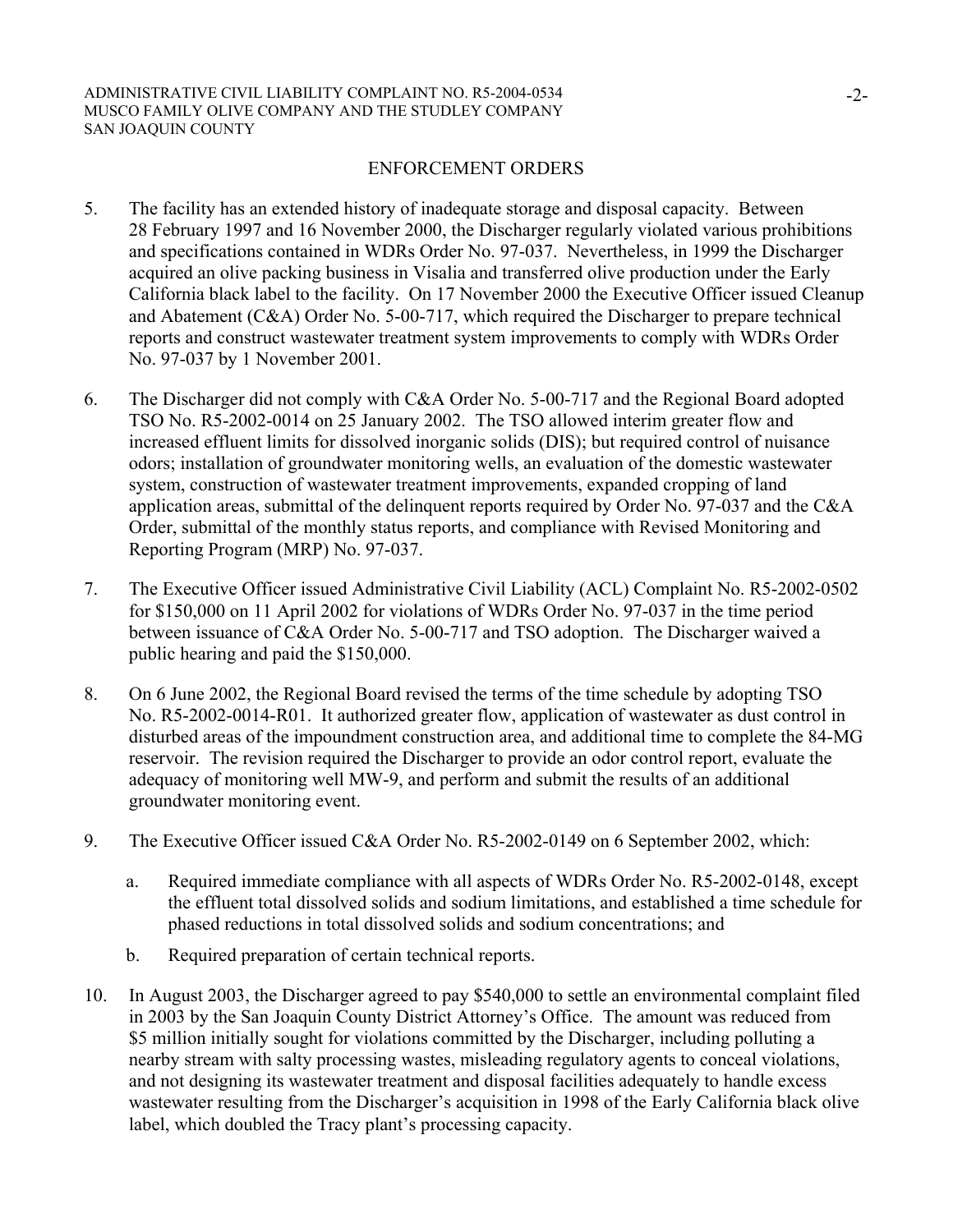### TSO VIOLATIONS

- 11. This Complaint is based on the Discharger's violations of certain tasks required by the TSO, as revised, from the date of issuance (25 January 2002) through 31 May 2004. This Complaint does not consider potential violations of Task 16, which required the Discharger to submit by 15 August 2002 a report showing that the 84-MG reservoir and tailwater system were fully constructed and operational and that a liner, adequate to prevent the stored wastewater from impacting the groundwater, had been installed. Additional technical information is required to evaluate and determine whether the Discharger achieved compliance with the objective, if not the letter, of Task 16. Subsequent violations of the WDRs or TSO, if any, in addition to confirmed violations of Task 16, will be addressed in a future complaint, as appropriate.
- 12. The case file documents the following violations of the TSO and the established penalty therein for each violation:
	- a. Task 1 requires the Discharger to comply effective 28 January 2002 with all aspects of Revised Monitoring and Reporting Program (MRP) No. 97-037, an order previously issued pursuant to CWC Section 13267. The penalty for this violation is \$2,500 for each day a report is late or incomplete. On 6 September 2002, the Regional Board adopted WDRs No. R5-2002-0148, which replaced Revised MRP No. 97-037 with MRP No. R5-2002-0148. Task 1 does not specifically require compliance with future revisions to Revised MRP No. 97-037. However, the TSO requires measures be implemented to ensure long-term compliance with WDRs Order No. 97-037, or any revisions to those WDRs. As WDRs Order No. R5-2002-0148 requires compliance with MRP No. R5-2002-0148 pursuant to CWC Section 13267, each day a report required by MRP No. R5-2002-0148 is late or incomplete is a violation of Task 1.

Task 1 violations are determined as follows: Monthly self-monitoring reports (SMRs) are due by the first day of the month following the month in which the samples were taken in accordance with MRP No. 97-037, revised 30 November 2001, and MRP No. R5-2002-0148. Each day following the due date of late or incomplete SMRs until the next month's SMR due date is considered a Task 1 violation.

Task 1 was justified due to the Discharger's chronic failure to comply with MRP requirements. The Discharger's noncompliance since TSO adoption is attributable primarily to missing data due to inoperable monitoring devices and the Discharger's failure to conduct daily monitoring on weekends and holidays. Task 1 violations began accruing from 1 March 2002 through 31 May 2004, the end of the evaluation period. Pursuant to the TSO, the maximum penalty for these violations is \$2,057,500.

b. Task 3 specifies a time schedule for complying with C&A Order No. 5-00-717, which required immediate compliance with all aspects of WDRs Order No. 97-037, including flow and capacity limitations. Task 3 limits the 7-day average flow discharged to land to 600,000 gpd and the daily maximum flow to 750,000 gpd between 1 February and 6 June 2002. The SMRs reveal three days in which the 7-day average flow limit was exceeded and 17 days in which the daily maximum flow limit was exceeded during this period. Pursuant to the TSO, the maximum penalty for these violations is \$50,000.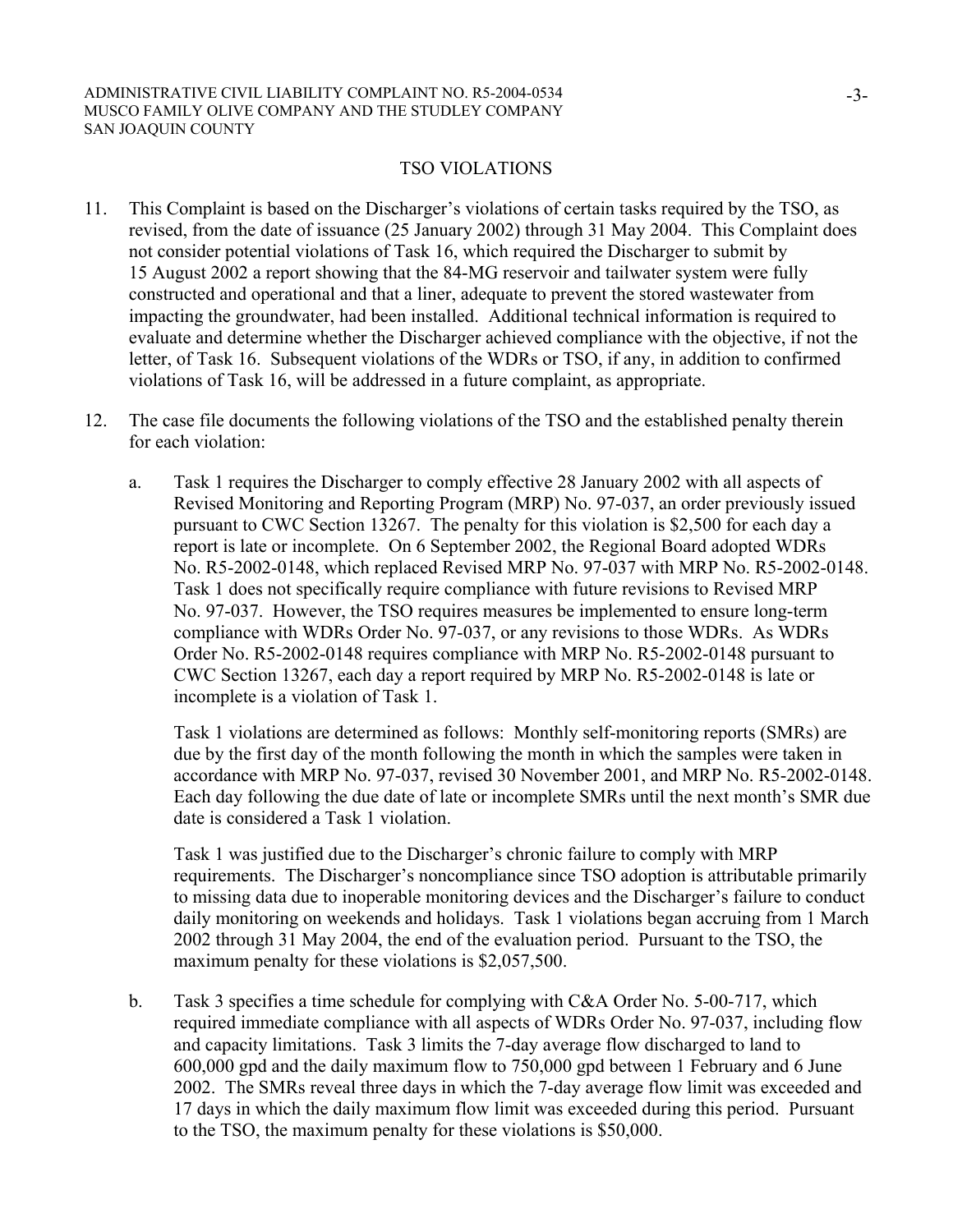- c. Task 4 specifies a time schedule for complying with C&A Order No. 5-00-717, which required immediate compliance with all aspects of WDRs Order No. 97-037, including flow and capacity limitations. Task 4 limits the 7-day average flow discharged to land to 820,000 gpd and the daily maximum flow to 950,000 gpd between 7 June and 6 September 2002. The SMRs reveal two days during this period when the daily maximum flow limit was exceeded. Pursuant to the TSO, the maximum penalty for these violations is \$5,000.
- d. Task 5 specifies a time schedule for complying with C&A Order No. 5-00-717, which required immediate compliance with DIS effluent limitations specified in WDRs Order No. 97-037. Task 5 limits the 7-day average DIS concentration in the discharge to land to 2,500 mg/L between 1 February and 6 September 2002. The MRP required monthly monitoring for DIS, but as the Discharger monitored and reported DIS more frequently (weekly or once per two weeks) the reported values are used to determine compliance with the 7-day average limit. The SMRs reveal 12 occasions during this period when the discharge's DIS concentration exceeded 2,500 mg/L. Pursuant to the TSO, the maximum penalty for these violations is \$30,000.
- e. Task 6 specifies a time schedule for complying with C&A Order No. 5-00-717, which required immediate compliance with all aspects of WDRs Order No. 97-037, including not causing a nuisance condition. Task 6 required the Discharger to modify its wastewater treatment and/or disposal system by 22 February 2002 such that nuisance conditions would no longer be perceivable beyond the boundary of the Discharger's property. The discharge area is adjacent to Interstate Highway 5 and offensive odors emanating from the discharge can adversely affect the considerable number of persons driving on the highway. However, the degree and occurrence of offensive odors has greatest impact on the only homeowner residing near the Discharger's property. Task 13 required a report by 28 June 2002 on additional measures implemented to minimize offensive odors due to the land application of wastewater. Despite these directives, the Discharger was issued a Notice of Violation (NOV) on 18 September 2002 for causing nuisance odor conditions. The NOV indicated that staff visited the discharge area on a weekly basis in August and September 2002 to investigate odor complaints by nearby residents and confirmed the discharge had created nuisance odors on 28 August, 4 September, 11 September, and 18 September. The Discharger was issued another NOV on 15 October 2002 for, among other things, causing nuisance odor conditions confirmed by staff on 9 October 2002. The Discharger was issued another NOV on 10 July 2003 for nuisance odor conditions confirmed by staff on 30 May 2003. Pursuant to the TSO, the maximum penalty for these confirmed violations is \$30,000.
- f. Task 8 required the Discharger to submit by 25 March 2002 a report evaluating the facility's domestic wastewater disposal system. On 20 February 2002, the Discharger submitted the report, but Regional Board letter dated 19 April 2002 deemed the report substantially incomplete and indicated a revised report would be expected by 30 May 2002. The Discharger submitted a revised report on 3 June 2002 that was subsequently accepted as complete. A complete report was delinquent by 70 days, 25 of which were for staff review and response time. Pursuant to the TSO, the maximum penalty for this violation is \$175,000.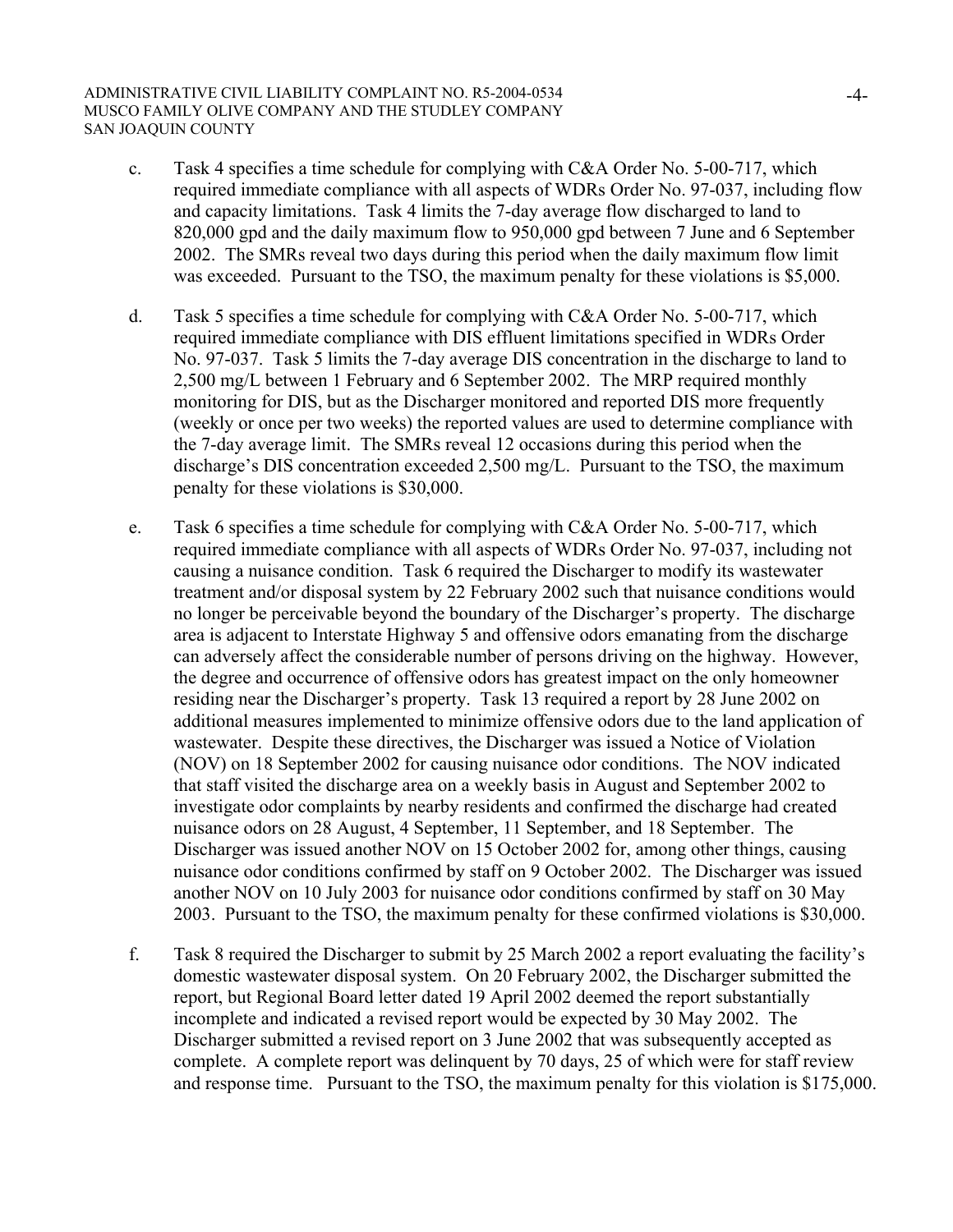13. In total, the Discharger was in violation of TSO Tasks during 795 days from 1 February 2002 through 31 May 2004. Attachment A contains a day-by-day summary of violations that occurred during this time period that are considered a part of this Complaint.

## CIVIL LIABILITY

14. The TSO, as revised, is a schedule issued pursuant to CWC Section 13308 (c), which states:

Any person who fails to achieve compliance in accordance with the schedule established in an order issued pursuant to subdivision (a) shall be liable civilly in an amount not to exceed the amount prescribed by the order. The regional board may impose the penalty administratively in accordance with Article 2.5 (commencing with Section 13323). If the regional board imposes the penalty in an amount less than the amount prescribed in the order issued pursuant to subdivision (a), the regional board shall make express findings setting forth the reasons for its action based on the specific factors required to be considered pursuant to Section 13327.

15. Section 13323 (a) of the CWC states:

Any executive officer of a regional board may issue a complaint to any person on whom administrative civil liability may be imposed pursuant to this article. The complaint shall allege the act or failure to act that constitutes a violation of law, the provision of law authorizing civil liability to be imposed pursuant to this article, and the proposed civil liability.

- 16. The Executive Officer finds that the Discharger has failed to achieve compliance with the schedules set forth in TSO No. R5-2002-0014 and TSO No. R5-2002-0014-R01.
- 17. The *maximum* administrative civil liability that can be imposed for every failure of the Discharger to comply with each requirement is the penalty amount specified in TSO No. R5-2002-0014 and TSO No. R5-2002-0014-R01, and for the violations cited in Finding 12 totals \$2,317,500.
- 18. Section 13327 of the CWC states:

In determining the amount of civil liability, the regional board … shall take into consideration the nature, circumstance, extent, and gravity of the violation or violations, whether the discharge is susceptible to cleanup or abatement, the degree of toxicity of the discharge, and, with respect to the violator, the ability to pay, the effect on ability to continue in business, any voluntary cleanup efforts undertaken, any prior history of violations, the degree of culpability, economic benefit or savings, if any, resulting from the violation, and other matters as justice may require.

- 19. The Executive Officer considered the factors of Section 13327 of the CWC and finds that a reduction in financial penalties resulting from the Discharger's violations of Tasks 1, 5, and 8 are appropriate for the following reasons:
	- a. The violations of Task 1 concern chronic omissions of data. The missing data generally concern lengthy periods of inoperable monitoring equipment (e.g., for continuously monitoring discharge flow and electrical conductivity) and entire weekends when Musco did not provide staff data to ensure compliance with monitoring requirements. Musco was issued an NOV on 8 May 2002 for submitting incomplete SMRs for January through March 2002. The NOV described SMR deficiencies in detail and directed the Discharger to submit by 15 May 2002 a report describing changes to the monitoring and reporting procedures to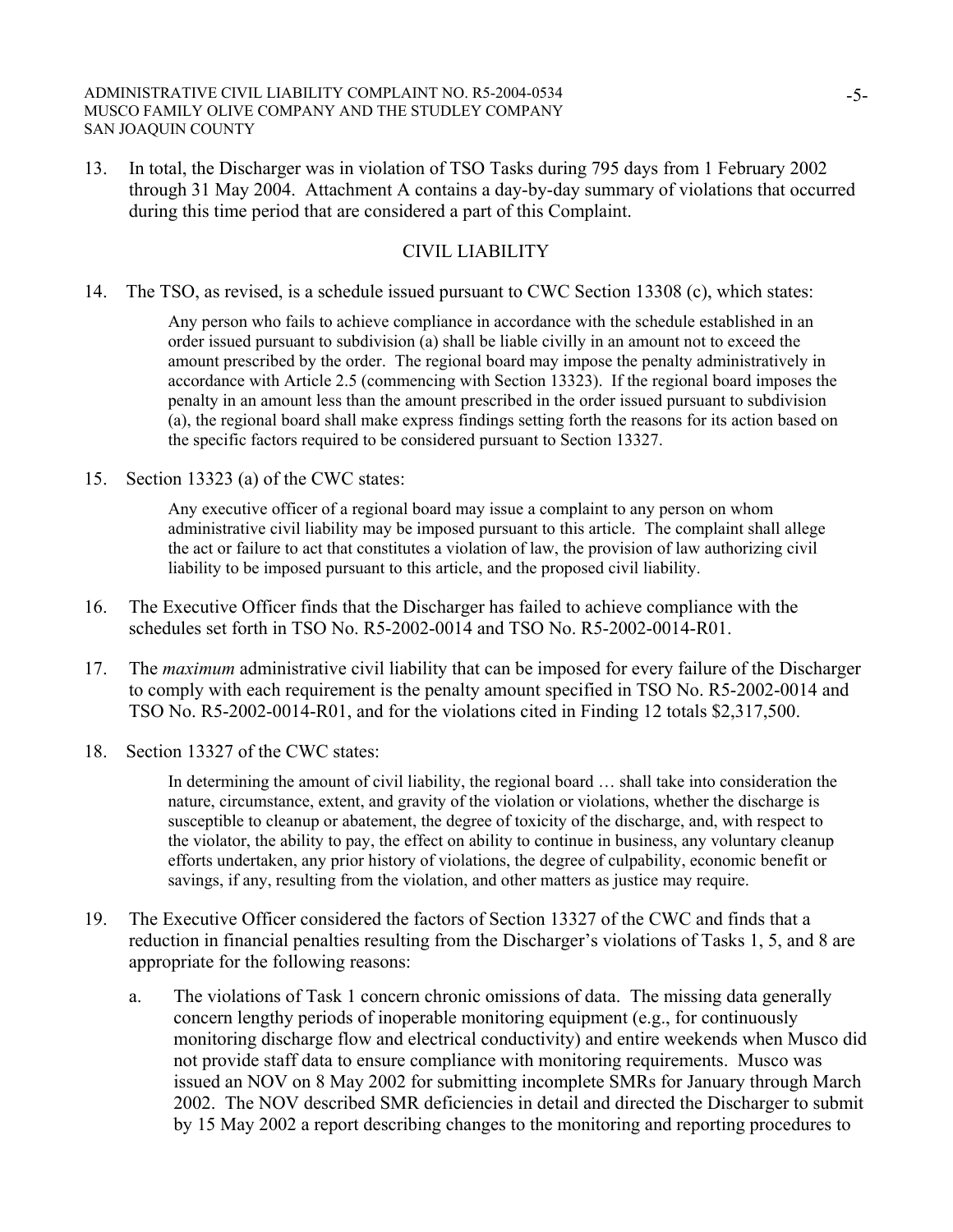ensure compliance with the MRP. The Discharger's 14 May 2002 response to the NOV disputed several SMR deficiencies identified in the NOV, but indicated it would retain by June 2002 a qualified consultant for sample collection, laboratory analysis, and data presentation. A Regional Board letter dated 6 August 2002 to the Discharger's attorney identified the potential penalty resulting from TSO violations at that point as over \$1.4 million, and stated the majority of the penalty was due to incomplete SMRs. While SMR deficiencies decreased after June 2002, SMRs remained incomplete largely due to recurring and long-lasting monitoring equipment malfunctions (June, July, August, September, October 2002; January, February, March, June, July, August, and October 2003), as well as insufficient staffing to conduct weekend monitoring (October 2002 through May 2004).

Though staff met with the Discharger's representative and went over reporting requirements in detail, after site responsibility was transferred from the Sacramento to the Fresno office over a year elapsed with Musco still submitting incomplete SMRs before omissions were again brought to its attention. The Discharger and staff met again specifically to discuss the incomplete SMRs on 9 February 2004. Fresno staff advised the Discharger that SMR deficiencies perceived by Musco as minor were nevertheless a violation of WDRs Order No. R5-2002-0148 (Provision G.3) and, by extension, TSO R5-2002-0014-R01. Musco received further written notification of its ongoing SMR deficiencies on 1 March 2004.

Task 1 violations after 1 March 2004 were due, in part, to failure to conduct daily monitoring of ponded wastewater (i.e., hydrogen sulfide and dissolved oxygen content and available freeboard) on weekends in March 2004. Musco is required to submit substantial data in its SMRs. Weekend monitoring data is a relatively small part of the overall requirement, but nonetheless serves a purpose. As Musco was consistently in noncompliance during the week with DO below the minimum 2 mg/L required by WDRs, the weekend monitoring did not prove critical in determining whether Musco was consistently in compliance.

 It is appropriate and reasonable not to impose a penalty for Task 1 violations that occurred from 1 September 2002 to 1 March 2004, and to reduce the penalty during the remainder of the period, in part, for failure to conduct weekend monitoring to account for the relatively low gravity of the omitted information compared to the information that Musco did submit. For these reasons, the maximum penalty of \$2,057,500 specified under terms of the TSO is reduced to a penalty of \$380,000.

b. Task 5 requires compliance with an effluent limit for DIS, the inorganic fraction of total dissolved solids (TDS). WDRs R5-2002-0148 replaced the effluent DIS limit for limits on TDS (2,047 mg/L), sodium (597 mg/L), and chloride (601 mg/L). In its adoption of C&A Order No. R5-2002-0149, the Regional Board acknowledged the Discharger's inability to immediately comply with effluent TDS and sodium limits and established higher interim limits for TDS and sodium along with a time schedule for a phased reduction to limits in WDRs R5-2002-0148. It is not reasonable to impose the prescribed TSO penalty for an exceedance of the effluent limitation in Task 5 that did not also exceed the greater limitation in C&A Order No. R5-2002-0149 for TDS or sodium, or the limitation for chloride in WDRs R5-2002-0148. Eight of the 12 exceedances of the effluent limitation in Task 5 also exceeded the revised limitations in C&A Order No. R5-2002-0149 (seven TDS limit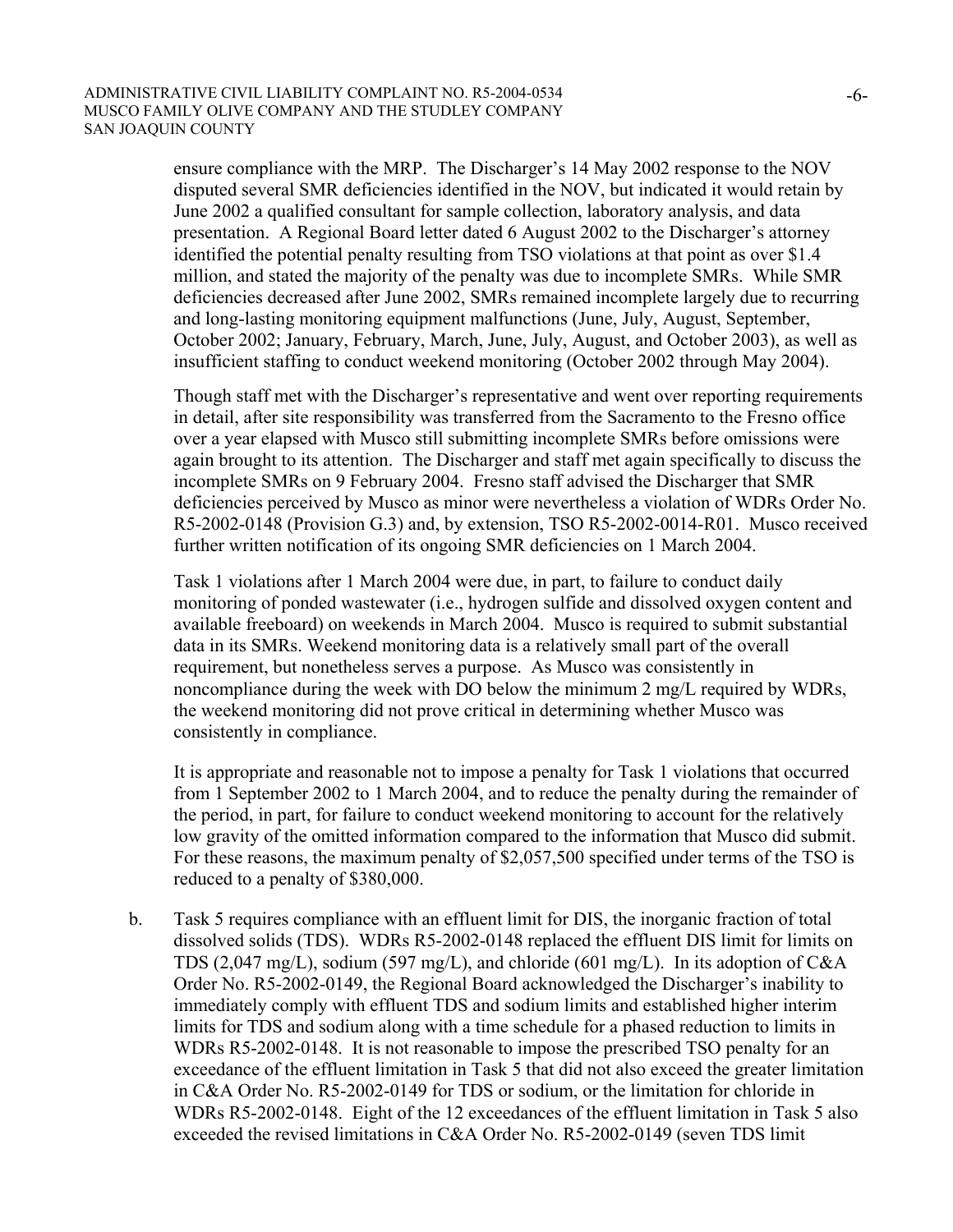exceedances and one sodium limit exceedance), and one Task 5 exceedance also exceeded the chloride limit in WDRs R5-2002-0148. The maximum penalty of \$30,000 specified under terms of the TSO is reduced to \$22,500.

- c. Task 8 (submittal of a report evaluating the facility's domestic wastewater disposal system) was violated when the Discharger submitted a report that was technically unsound and substantially incomplete. The 19 April 2002 Regional Board letter that notified the Discharger of the deficiencies indicated that a revised report would be expected by 30 May 2002. The letter did not warn that each day the report was late past the TSO due date would be considered a violation of Task 8. The next report was complete and satisfied the objective. Though the violation was completely avoidable, it had no lasting consequences. The low gravity warrants a reduction from the \$175,000 specified by the TSO, but not so great a reduction that Musco is not penalized for the gross inadequacy of the initial report and for the avoidable delay. An appropriate penalty for the Task 8 violations is \$6,000.
- 20. Issuance of this Complaint is exempt from the provisions of the California Environmental Quality Act (Public Resources Code Section 21000 et seq.), in accordance with Section 15321 (a)(2), Title 14, of the California Code of Regulations.

# **MUSCO FAMILY OLIVE COMPANY AND THE STUDLEY COMPANY ARE HEREBY GIVEN NOTICE THAT:**

- 1. The Executive Officer of the Regional Board proposes that the Discharger be assessed Administrative Civil Liability in the amount of four hundred ninety three thousand five hundred dollars (\$493,500). This amount, which reduces the amount prescribed in the TSO for the violations, is based upon a review of the factors set forth in CWC Section 13327 cited in Finding 18 above, as explained in Finding 19. This amount is sufficient to cover staff costs of \$13,760.
- 2. A hearing will be scheduled for **14 or 15 October 2004** unless the Discharger agrees to waive the hearing and pay the \$493,500 Administrative Civil Liability in full.
- 3. If a hearing is held, the Regional Board will consider whether to affirm, reject, or modify the proposed Administrative Civil Liability, or whether to impose a different amount after consideration of the terms of the TSO and evidence on factors set forth in CWC Section 13327 or to refer the matter to the Attorney General for recovery of judicial civil liability.
- 4. In lieu of a hearing, the Discharger may waive the right to a hearing. If you wish to waive your right to a hearing, please have the appropriate representative(s) sign the enclosed waiver and return it with the amount of civil liability (in a check made payable to the *State Water Resources Control Board*) to the Central Valley Regional Water Quality Control Board, Attention Janice Tanaka, 11020 Sun Center Drive, #200, Rancho Cordova, CA 95670-6114, by **3 September 2004**.

THOMAS R. PINKOS, Executive Officer